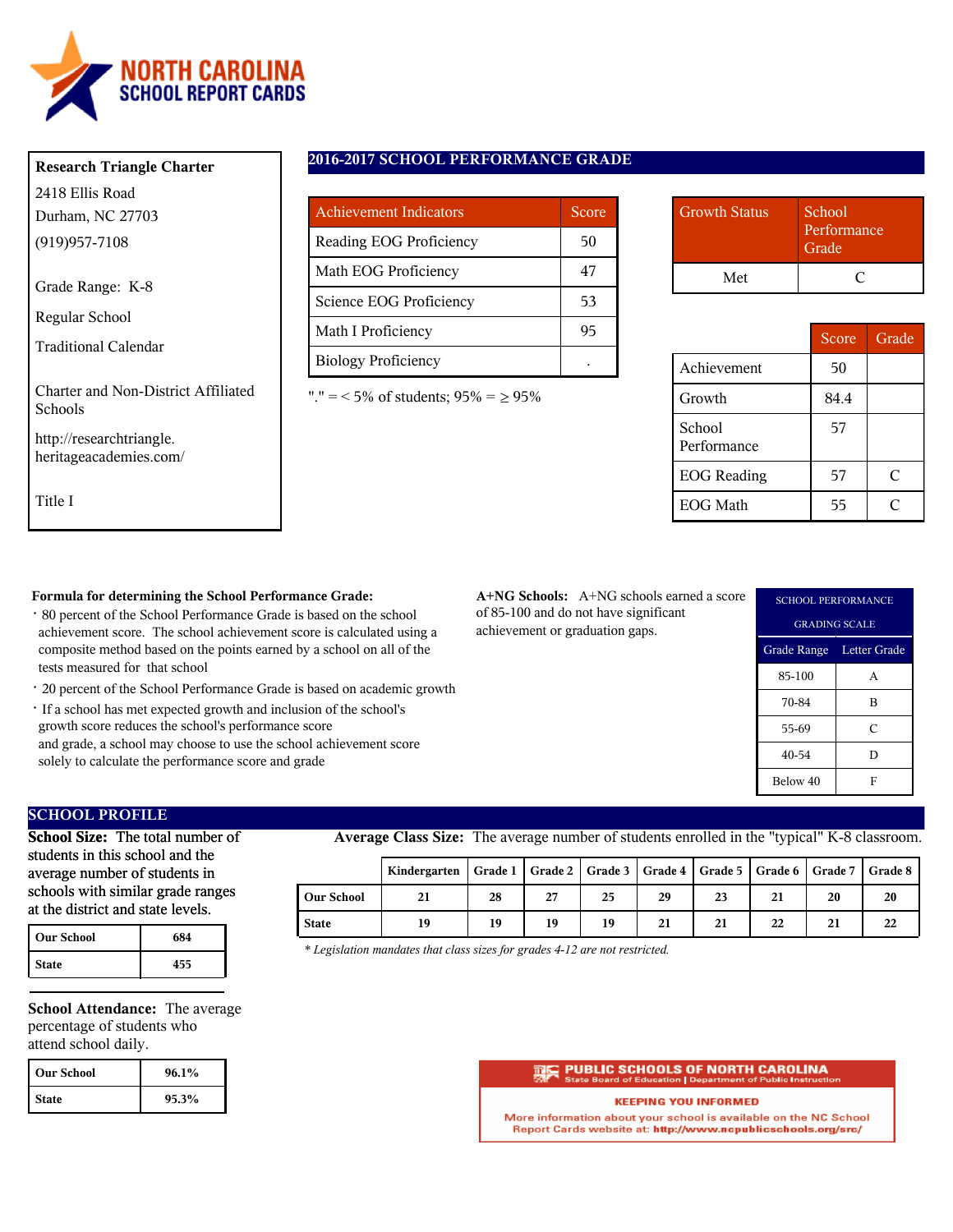### **SCHOOL PERFORMANCE**

**Performance of Students on the NC End-of-Grade Tests:** Percentage of Students at **Level 1** ( **Limited Command** of knowledge and skills)

| LEVEL 1           | Reading | Math  | <b>Science</b> |
|-------------------|---------|-------|----------------|
| <b>Our School</b> | 26.1%   | 23.9% | 21.4%          |
| <b>State</b>      | 21.6%   | 23.1% | 14.7%          |

 $N/A = 5\%$  of students;  $95\% = \ge 95\%$ 

**Performance of Students on the NC End-of-Grade Tests:** Percentage of Students at **Level 2** ( **Partial Command** of knowledge and skills)

| LEVEL 2           | Reading | Math  | <b>Science</b> |
|-------------------|---------|-------|----------------|
| <b>Our School</b> | 23.7%   | 28.9% | $26.0\%$       |
| <b>State</b>      | 20.9%   | 21.5% | 12.5%          |

 $N/A = 5\%$  of students;  $95\% = \ge 95\%$ 

**Performance of Students on the NC End-of-Grade Tests:** Percentage of Students at **Level 3** ( **Sufficient Command** of knowledge and skills) *Students performing at Level 3 are performing at grade level.*

| <b>LEVEL 3</b>    | Reading | Math | <b>Science</b> |
|-------------------|---------|------|----------------|
| <b>Our School</b> | 13.8%   | 7.5% | 15.3%          |
| <b>State</b>      | 12.0%   | 7.8% | $10.2\%$       |

 $N/A = 5\%$  of students;  $95\% = 95\%$ 

**Performance of Students on the NC End-of-Grade Tests:** Percentage of Students at **Level 4** ( **Solid Command** of knowledge and skills) *Students scoring at Level 4 meet NC Standard for College-and Career-Readiness and are performing at or above grade level.*

| LEVEL <sub>4</sub> | Reading | Math  | <b>Science</b> |
|--------------------|---------|-------|----------------|
| <b>Our School</b>  | 30.8%   | 28.4% | 32.8%          |
| <b>State</b>       | 34.6%   | 30.0% | 41.2%          |

 $N/A = 5\%$  of students;  $95\% = \ge 95\%$ 

**Performance of Students on the NC End-of-Grade Tests:** Percentage of Students at **Level 5** ( **Superior Command** of knowledge and skills) *Students scoring at Level 5 meet NC Standard for College-and Career-Readiness and are performing at or above grade level.*

| LEVEL 5           | Reading | Math     | <b>Science</b> |
|-------------------|---------|----------|----------------|
| <b>Our School</b> | $5.6\%$ | 11.3%    | N/A            |
| <b>State</b>      | 10.9%   | $17.6\%$ | 21.4%          |

 $N/A = 5\%$  of students;  $95\% = \ge 95\%$ 

### **FIVE ACHIEVEMENT LEVELS**

**LEVEL 1: Limited Command** of knowledge and skills

- Performing At or Above Grade Level: NO
- Meets N.C. Standard for College-and Career-Readiness: NO

#### **LEVEL 2: Partial Command** of knowledge and skills

- Performing At or Above Grade Level: NO
- Meets N.C. Standard for College-and Career-Readiness: NO

**LEVEL 3: Sufficient Command** of knowledge and skills

- Performing At or Above Grade Level: YES
- Meets N.C. Standard for College-and Career-Readiness: NO

### **LEVEL 4: Solid Command** of knowledge and skills

- Performing At or Above Grade Level: YES
- Meets N.C. Standard for College-and Career-Readiness: YES
- **LEVEL 5: Superior Command** of knowledge and skills
- Performing At or Above Grade Level: YES
- Meets N.C. Standard for College-and Career-Readiness: YES

### **What does this achievement level number mean?**

Students scoring at Levels 1 and 2 will likely need additional help next year to succeed in that subject area. Students scoring at Level 3 are considered proficient for that grade level or course, but may still need some targeted help in the next grade or course. Students scoring at Levels 4 and 5 are ready for the next grade or course, and are also on a path to be prepared for college or a career by the time they graduate.

*The reading and math End-of-Grade tests are administered in grades 3-8. The science End-of-Grade tests are administered in grades 5 and 8 only.*

 $\mathcal{L}_\text{max}$  and  $\mathcal{L}_\text{max}$  and  $\mathcal{L}_\text{max}$  and  $\mathcal{L}_\text{max}$  and  $\mathcal{L}_\text{max}$ 

 $\mathcal{L}_\text{max}$  and the contract of the contract of the contract of the contract of the contract of the contract of the contract of the contract of the contract of the contract of the contract of the contract of the contrac

#### **Summer Program for School Report Cards**

This school's report card (School Performance Grades and EOG/EOC results) include test scores from a summer program administered after the conclusion of the school year.

**Annual Participation Requirements:** Schools are required to test at least 95 percent of their students on assessments administered for accountability. This requirement is for the all students group and for each student group. The minimum number of students needed in a group is 30.

 $\mathcal{L}_\text{max}$  and  $\mathcal{L}_\text{max}$  and  $\mathcal{L}_\text{max}$  and  $\mathcal{L}_\text{max}$  and  $\mathcal{L}_\text{max}$ 

Our school met 13 out of 13 targets.

For more information on participation requirements please go to www.ncpublicschools.org/accountability/reporting.